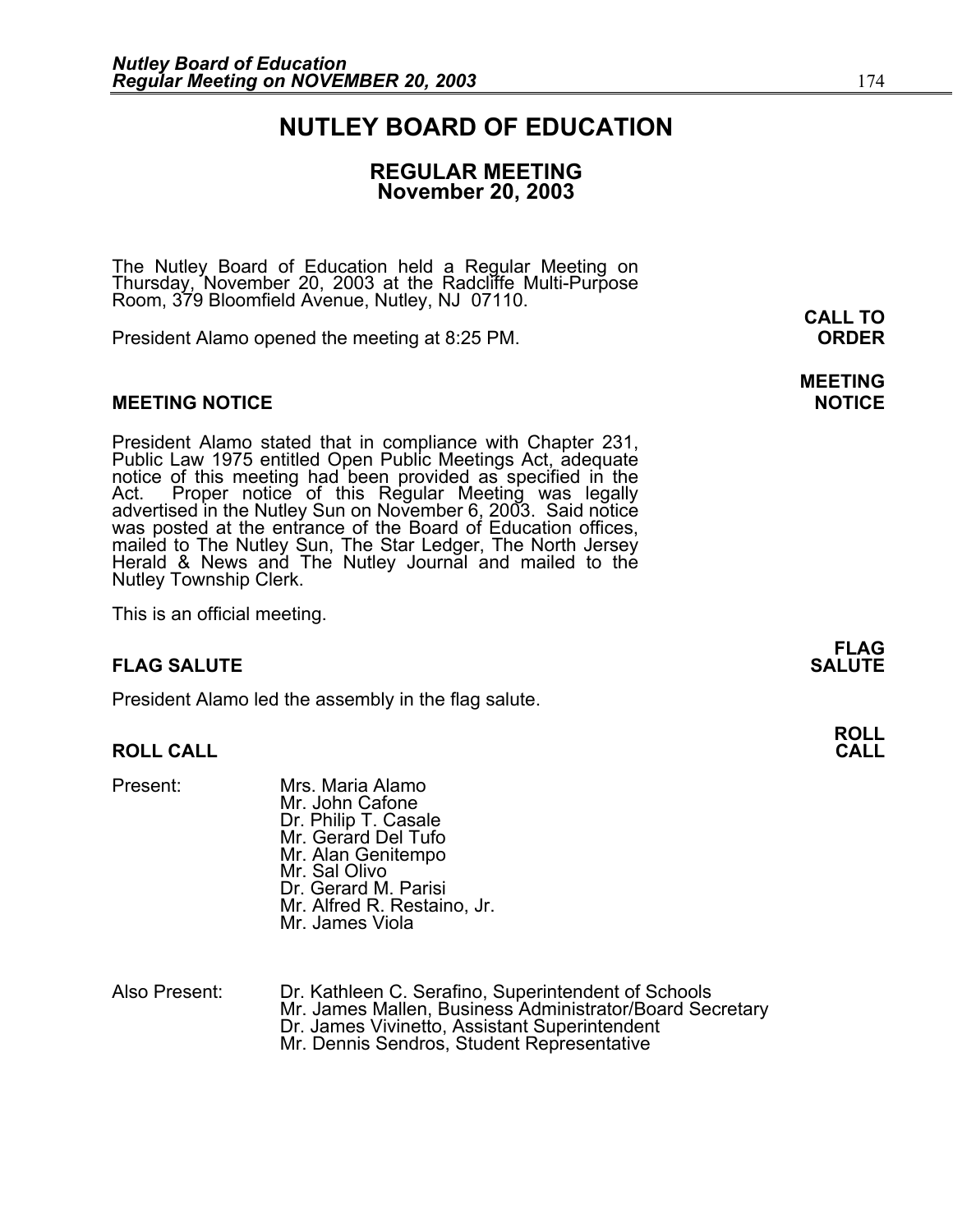President Alamo introduced Mayor Scarpelli who spoke about the plan to redevelop the business district in Nutley from Centre Street to Chestnut Street and the funding that the state will provide to accomplish this. He also asked the Board for time to get additional funding from the state to renovate the Franklin Middle School.

President Alamo thanked Mayor Scarpelli for his efforts to help with the renovations in the Franklin Middle School and his assistance with the parking for the teachers at that school.

## **APPROVAL OF MINUTES APPROVE**

BE IT RESOLVED that the Board of Education approves the minutes of the Regular and Conference Meetings of October 20, 2003 and Conference and Closed Executive Session Meetings of November 3, 2003.

Trustee Cafone moved, Trustee Restaino seconded, and the Board unanimously approved by voice vote a motion to approve the minutes.

#### **CORRESPONDENCE CORRESPONDENCE**

None

#### **SUPERINTENDENT'S REPORT SUPT'S REPORT A**

Dr. Serafino presented the Superintendent's Report dated November 20, 2003, Schedule A, which is appended to the minutes of this meeting.

#### **BOARD SECRETARY'S REPORT**

Board Secretary Mallen presented the Board Secretary's Report dated November 20, 2003 as listed on the agenda.

Mr. Mallen informed the Board of the status of the high school window replacements, high school science labs, drainpipe project at Spring Garden School and the resurfacing of the<br>Radcliffe School playground. He also spoke about the audit<br>report and the recommendations that the Board's accounting<br>firm Lerch, Vinci and Higgins made regarding

#### **HEARING OF CITIZENS (Resolutions Only) THEARING OF STATE AND REARING OF STATE AND REARING OF**

None

### **BOARD SECRETARY'S**

**CITIZENS**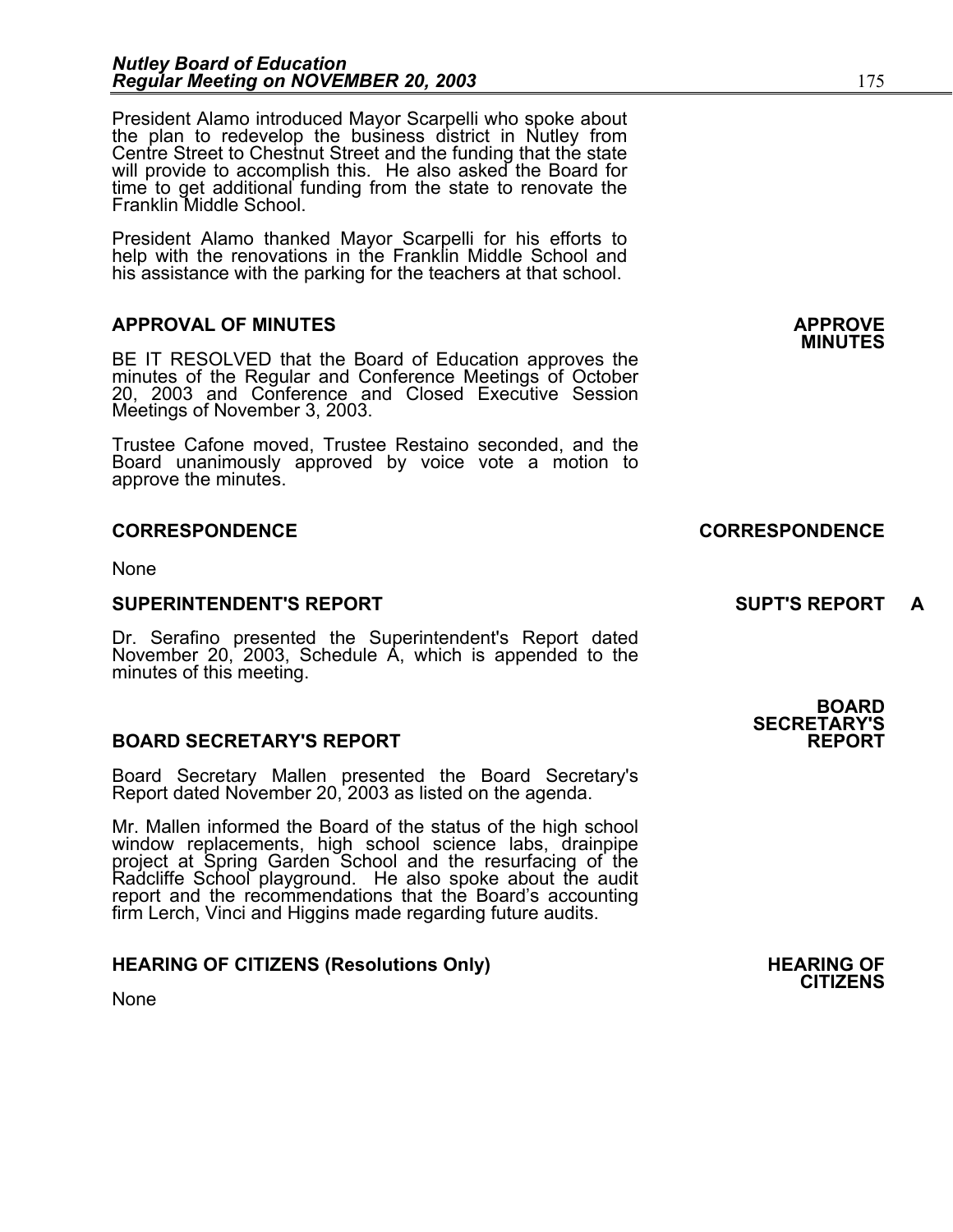### *SPECIAL ORDER OF BUSINESS*

| TESTIMONIAL - Teacher | Mr. Donald G. Baumann | <b>TESTIMONIALS</b> |
|-----------------------|-----------------------|---------------------|
|-----------------------|-----------------------|---------------------|

Trustee Restaino moved and Trustee Genitempo seconded the following testimonial. Upon being put to a roll call vote, the testimonial was unanimously approved.

Whereas, Mr. Donald Baumann has tendered his resignation as<br>Franklin Middle School teacher, effective January 1, 2004 and<br>has signified his intention of retiring from active service, and

WHEREAS, Mr. Baumann has taught in the Nutley Public Schools for a period of forty years, and

WHEREAS, through the years Mr. Baumann has exemplified the finest qualities of the teaching profession at all times,

NOW, THEREFORE, BE IT RESOLVED, That the Board of Education expresses to Mr. Baumann its deep appreciation of his long and faithful service and extends to him its best wishes for continued health and happiness, and

BE IT FURTHER RESOLVED, That this resolution be made a part of the minutes of this meeting and a copy presented to Mr. Baumann.

#### TESTIMONIAL – Teacher Miss Kathy A. Yates

Trustee Restaino moved and Trustee Genitempo seconded the following testimonial. Upon being put to a roll call vote, the testimonial was unanimously approved.

Whereas, Miss Kathy A. Yates has tendered her resignation as elementary school teacher, effective January 1, 2004 and has signified her intention of retiring from active service, and

WHEREAS, Miss Yates has taught in the Nutley Public Schools for a period of thirty-one years, and

WHEREAS, through the years Miss Yates has exemplified the finest qualities of the teaching profession at all times,

NOW, THEREFORE, BE IT RESOLVED, That the Board of Education expresses to Miss Yates its deep appreciation of her long and faithful service and extends to her its best wishes for continued health and happiness, and

BE IT FURTHER RESOLVED, That this resolution be made a part of the minutes of this meeting and a copy presented to Miss Yates.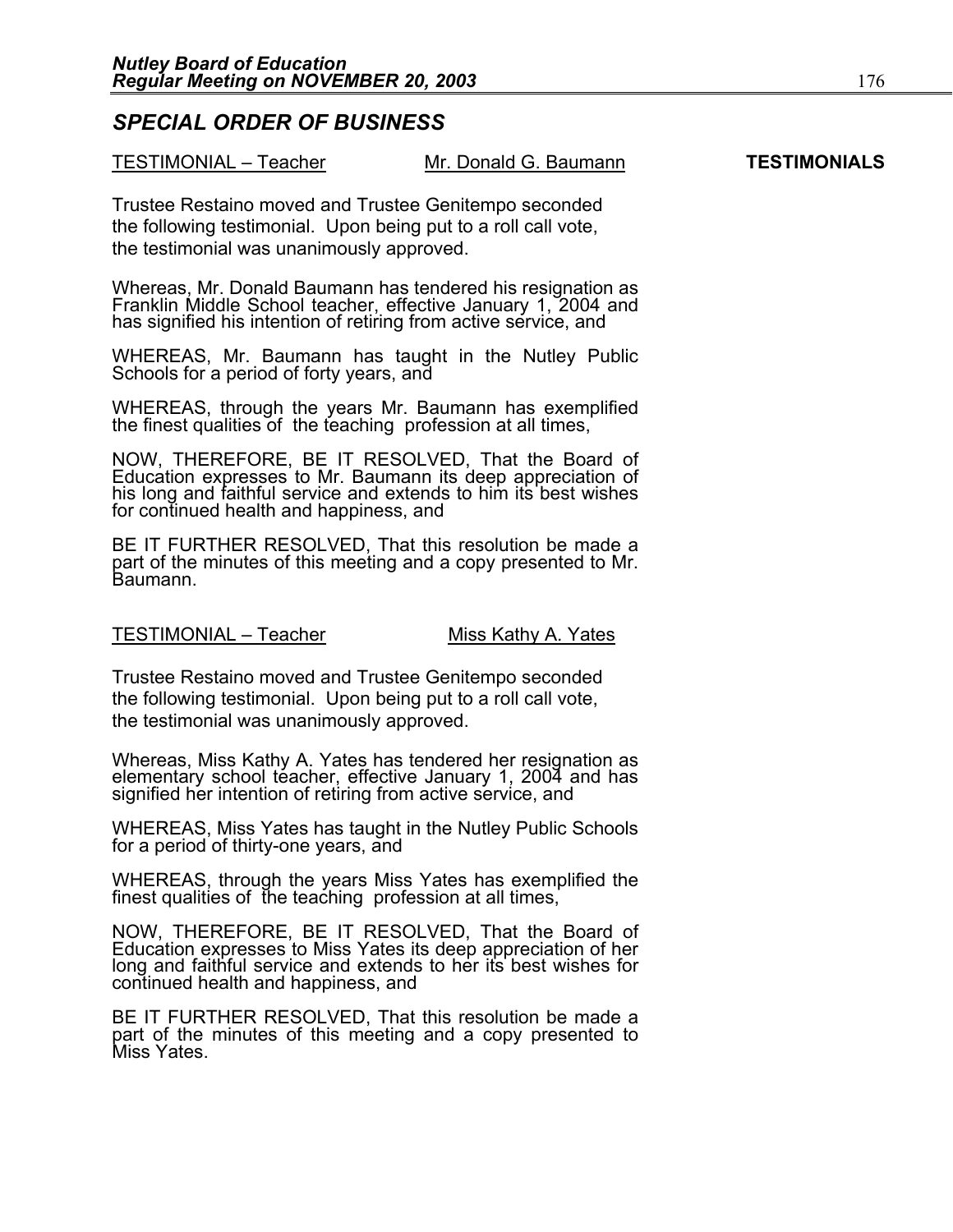TESTIMONIAL – Teacher Mrs. Elizabeth A. Galvin (Foote)

Trustee Restaino moved and Trustee Genitempo seconded the following testimonial. Upon being put to a roll call vote, the testimonial was unanimously approved.

Whereas, Mrs. Elizabeth A. Galvin has tendered her resignation as elementary school teacher, effective January 1, 2004 and has signified her intention of retiring from active service, and

WHEREAS, Mrs. Galvin has taught in the Nutley Public Schools for a period of twenty-five years, and

WHEREAS, through the years Mrs. Galvin has exemplified the finest qualities of the teaching profession at all times,

NOW, THEREFORE, BE IT RESOLVED, That the Board of Education expresses to Mrs. Galvin its deep appreciation of her long and faithful service and extends to her its best wishes for continued health and happiness, and

BE IT FURTHER RESOLVED, That this resolution be made a part of the minutes of this meeting and a copy presented to Mrs. Galvin.

#### TESTIMONIAL – Vice Principal Mrs. Margaret Murray

Trustee Restaino moved and Trustee Genitempo seconded the following testimonial. Upon being put to a roll call vote, the testimonial was unanimously approved.

Whereas, Mrs. Margaret Murray has tendered her resignation as Franklin Middle School Vice Principal, effective January 1, 2004 and has signified her intention of retiring from active service, and

WHEREAS, Mrs. Murray has served as a teacher, guidance counselor and vice principal in the Nutley Public Schools for a period of forty years, and

WHEREAS, through the years Mrs. Murray has exemplified the finest qualities of her profession at all times,

NOW, THEREFORE, BE IT RESOLVED, That the Board of Education expresses to Mrs. Murray its deep appreciation of her long and faithful service and extends to her its best wishes for continued health and happiness, and

BE IT FURTHER RESOLVED, That this resolution be made a part of the minutes of this meeting and a copy presented to Mrs. Murray.

Superintendent Serafino thanked the retirees for their dedication and service to the children of Nutley and stated that their wealth of experience will be missed.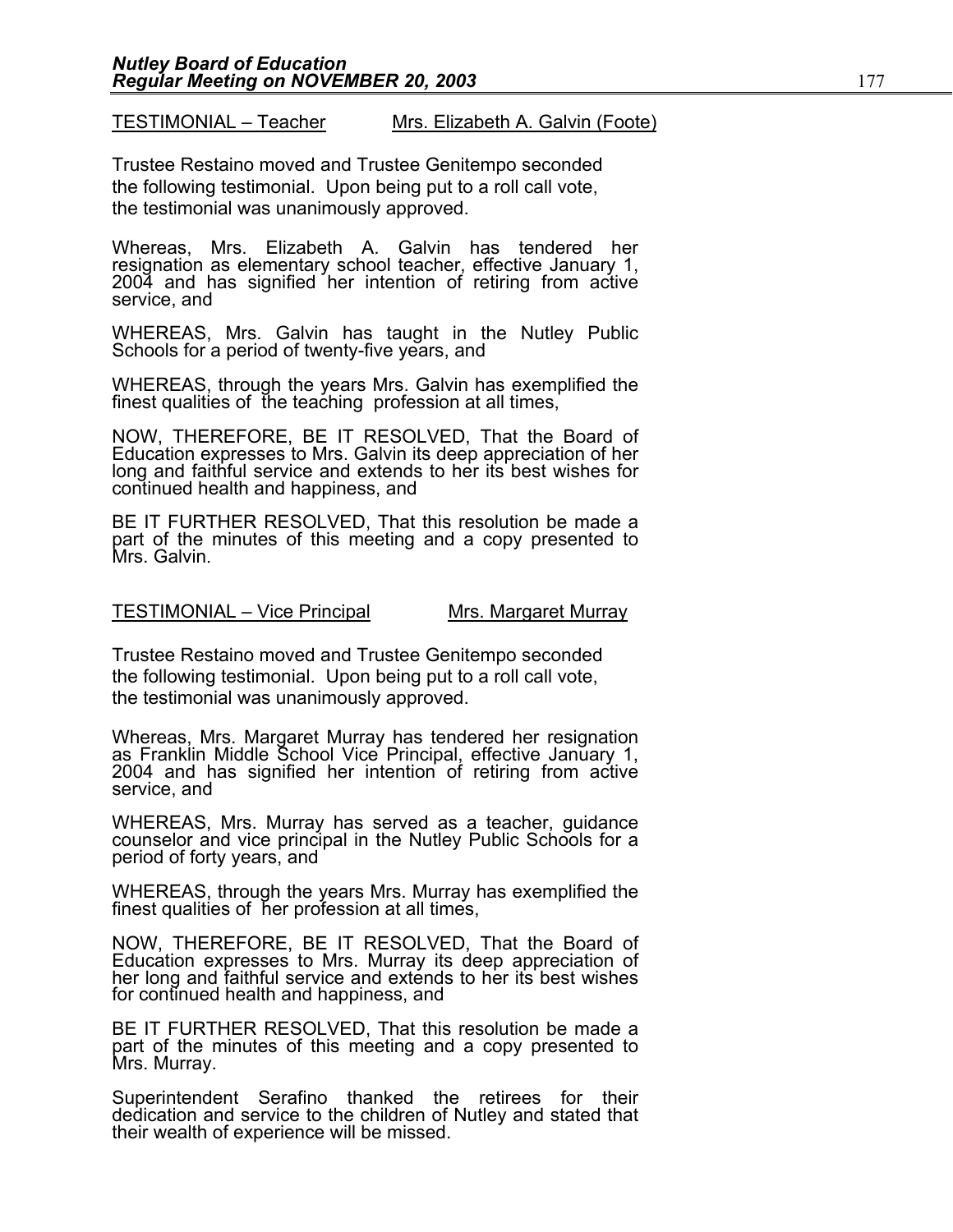#### **SUPERINTENDENT'S RESOLUTIONS SUPT'S**

John Cafone moved, and Trustee Restaino seconded a motion, that the Board approves the Superintendent's Resolutions numbers 1 through 16 as listed below.

The Superintendent's Resolutions 1 through 16 were unanimously approved by roll call vote as follows: Ayes 9, Noes 0 with Trustee Olivo abstaining on Resolution 10 - Extra Compensation.

#### **1. RESIGNATION – Athletics**

BE IT RESOLVED that the Board of Education approves the resignation of Mr. Ron Clark as Assistant Band Director, Drill Writer, and Marching Drill Aide effective September 30, 2003.

#### 2. **APPOINTMENT – Professional Staff**

BE IT RESOLVED that the Board of Education approves the appointment of Ms. Doris Dean as a teacher for the 2003-04 school year, retroactive to September 1, 2003, at the annual<br>salary of \$37,755, B.A.-6, in accordance with the 2002-03 Teachers' Salary Guide. Upon conclusion of negotiations, the<br>salary will be adjusted in accordance with the 2003-04 Teachers' Salary Guide

#### 3. **APPOINTMENT – Part-Time Aide**

BE IT RESOLVED that the Board of Education approves the appointment of Mrs. MaryAnn Marks as part-time aide for the 2003-04 school year, effective November 21, 2003, at the hourly rate of \$12.00, Step 1, in accordance with the hourly rate established by the Board of Education.

#### 4. **APPOINTMENT - BOE Extended Day Program**

BE IT RESOLVED that the Board of Education approves the appointment of the School Age Extended Day Program employee listed below for the 2003-04 school year at the salary indicated:

| Child Care Instructor<br><b>Hourly Rate</b> |  |
|---------------------------------------------|--|
|---------------------------------------------|--|

Dana Marie Capaccio  $$21.00$ 

### 5. **APPOINTMENTS – Teacher Substitutes TEACHER B SUBS**

BE IT RESOLVED that the Board of Education approves the appointments of the teacher substitutes listed on the attached Schedule B dated November 20, 2003 for the 2003-04 school year.

**RESIGN<br>ATHLETICS** 

**APPOINT<br>PROF STAFF** 

**APPOINT AIDE** 

**APPOINT DAY** 

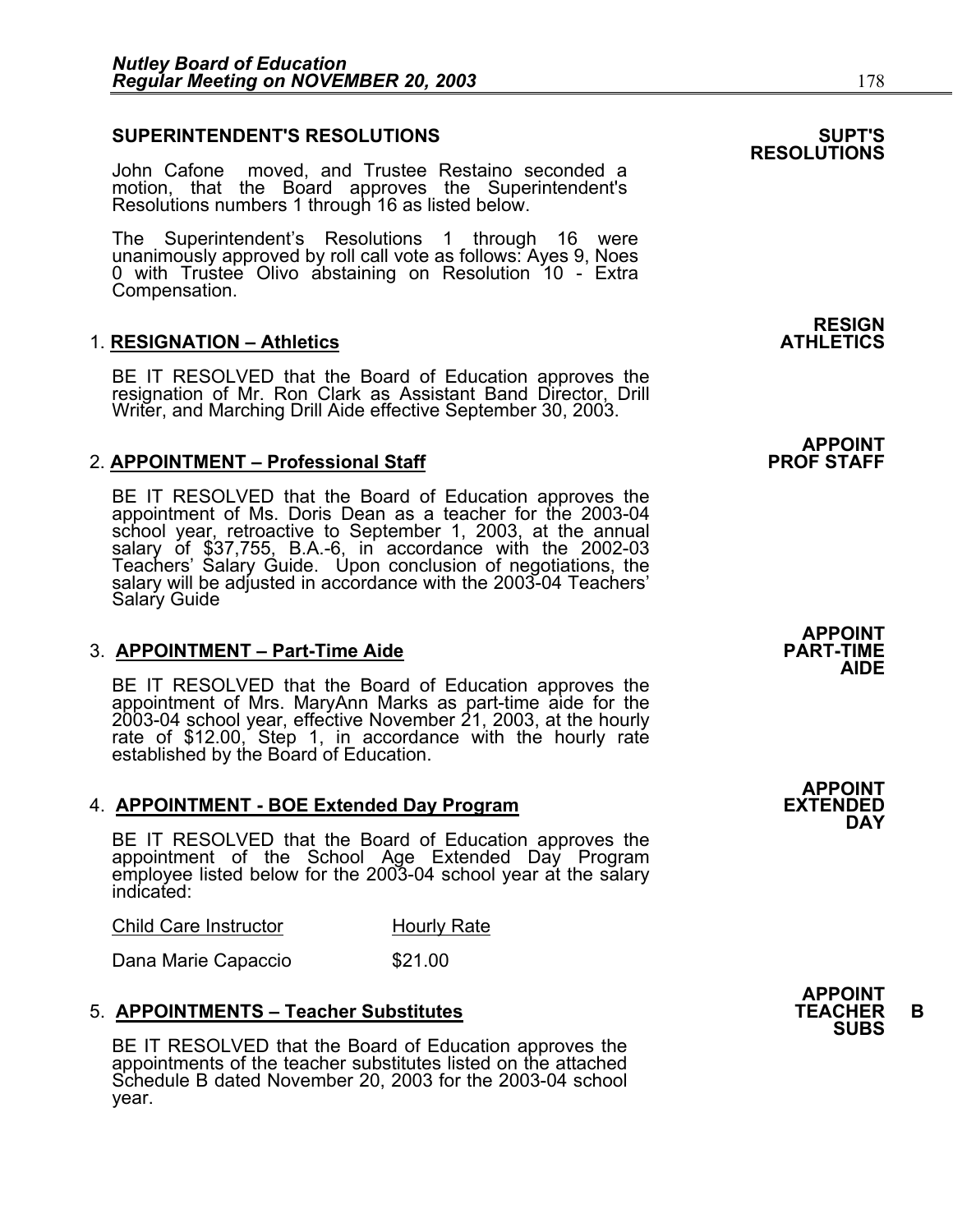### **6. APPOINTMENT- Substitutes**

BE IT RESOLVED that the Board of Education approves the following substitutes for the 2003-04 school year:

School Aide

Maria Salerno

Bus Driver

Charles Azzarello

Bus Aide

Jennie Stevens

**Custodian** 

Ehsan Aliabadi

### 7. **APPOINTMENT - CUSTODIAN CUSTODIAN**

BE IT RESOLVED that the Board of Education approves the<br>appointment of probationary custodian Peter Russo as a<br>custodian for the period from October 1, 2003 to June 30, 2004 at the annual salary of \$27,049 (Group 2, Step 3), plus \$1,500<br>night stipend, prorated, which is in accordance with the 2003-04 Custodial Salary Guide.

### 8. APPROVAL OF PROBATIONARY BUS DRIVER

BE IT RESOLVED that the Board of Education approves the appointment of Anna Spina as probationary bus driver for the 90-day probationary period from December 1, 2003 to March 1, 2004 at the hourly rate on the existing salary guide.

### **9. APPROVAL OF STIPEND - CUSTODIAN**

BE IT RESOLVED that the Board of Education approves a AHERA O&M stipend of \$450, prorated, for Nikola Markovic effective November 1, 2003 in accordance with the 2002-03 Buildings and Grounds Employees Salary Guide.

# 10. **EXTRA COMPENSATION COMP**

BE IT RESOLVED that the Board of Education approves the following personnel be paid extra compensation in the amounts indicated for services rendered:

**APPOINT** 

**APPROVE DRIVER** 

**APPROVE CUSTODIAN** 

**EXTRA** 

# **APPOINT**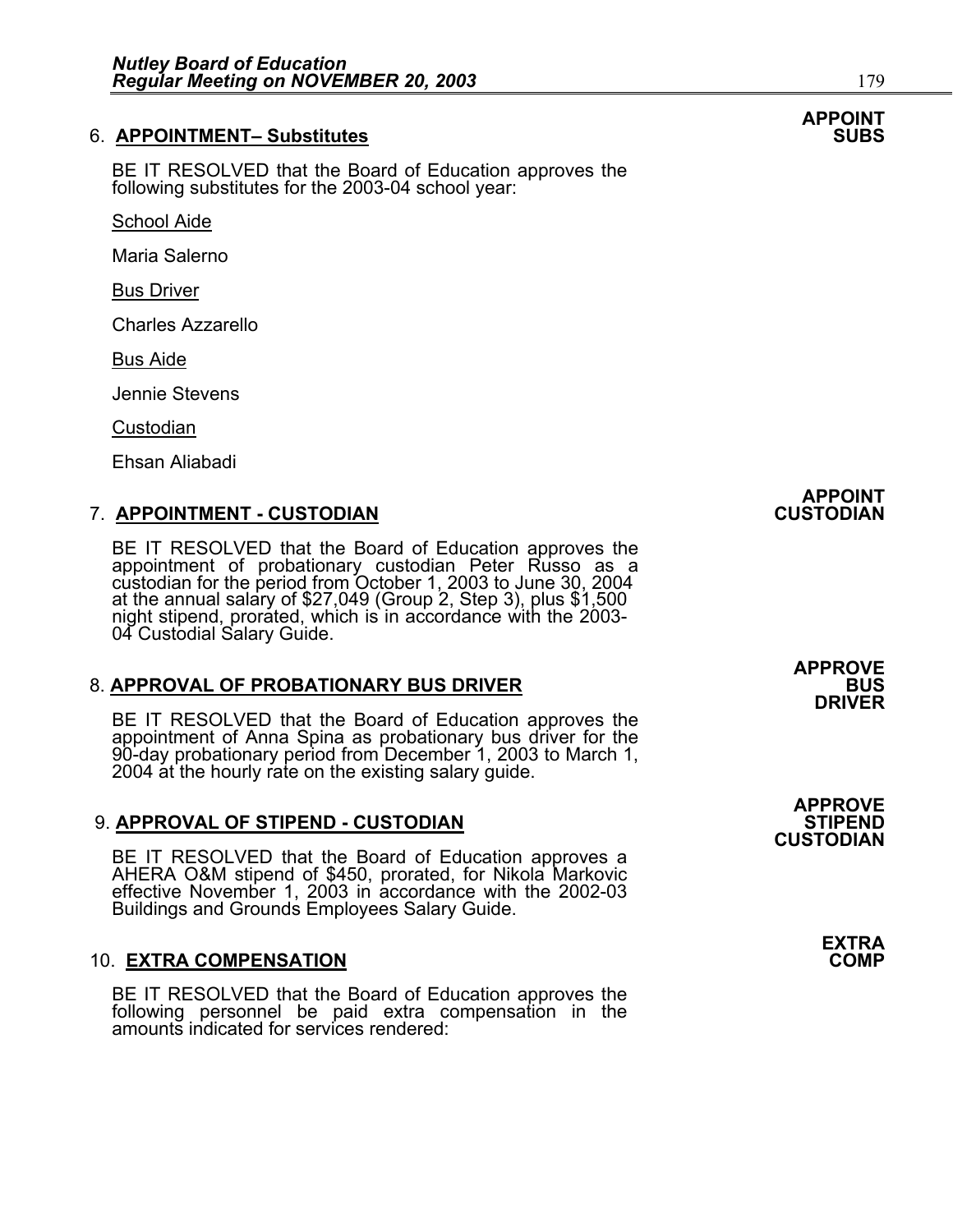#### **AP STATISTICS CURRICULUM – October, 2003**

| Toby D'Ambola  | \$504.00 |
|----------------|----------|
| Darren Mischel | 346.40   |

#### **ASK 3/ASK 4 WORKSHOP – October 25, 2003**

| <b>Gerard Adubato</b>                                  | \$103.92         |
|--------------------------------------------------------|------------------|
| Kimberly Algieri                                       | 103.92           |
| Karen Beckmeyer                                        | 103.92           |
| Kelli Cerniglia                                        | 103.92           |
| Dolores Contreras                                      | 103.92           |
| Pamela Conry                                           | 103.92           |
| Kathleen Cullity                                       | 103.92           |
| Joyce Cunningham                                       | 103.92           |
| Dana DiGiacomo                                         | 103.92           |
| Donna Ellis                                            | 103.92           |
| Danielle Ferraro                                       | 103.92           |
| <b>Michelle Ferraro</b>                                | 103.92           |
| Emanuela Fierro                                        | 103.92           |
| Patricia Fischer                                       | 103.92           |
| <b>Katherine Franks</b>                                | 103.92           |
| Suzanne Hagert                                         | 103.92           |
| <b>Sheryl Holly</b>                                    | 103.92           |
| Kathryn Koribanick<br>Cynthia Lynch<br>Pamela Maggiano | 103.92           |
|                                                        | 103.92           |
|                                                        | 103.92           |
| Valerie Martin                                         | 103.92           |
| <b>Heather McGovern</b>                                | 103.92<br>103.92 |
| <b>Florence Meyers</b><br>Arlene Nardiello             | 103.92           |
| Rebecca Olivo                                          | 69.28            |
| <b>Carol Perrone</b>                                   | 103.92           |
|                                                        | 103.92           |
| Mary Pontrella<br>Lorraine Rubinstein                  | 103.92           |
| <b>Valerie Sautter</b>                                 | 103.92           |
| Janice Schoem                                          | 103.92           |
| Lynn Sorrentino                                        | 103.92           |
| Joanne Tibaldo                                         | 103.92           |
| Lisa Venezia                                           | 103.92           |
| Jenifer Wilson                                         | 103.92           |

# **BUSINESS EDUCATION CURRICULUM – Grades 9-12 - October 4 and 25, 2003**

| Michael Christadore              | \$103.92 |
|----------------------------------|----------|
| Gloria Dorfman                   | 207.84   |
| Theresa Hrubash                  | 207.84   |
| Michael Kearney                  | 207.84   |
| Nancy Kehayes<br>Thomas McCrohan | 302.40   |
|                                  | 207.84   |
| Linda McDonnell                  | 207.84   |
| Ann Mary Mullane                 | 103.92   |
| Arlene Orenstein                 | 207.84   |
| Sharon Romaglia                  | 207.84   |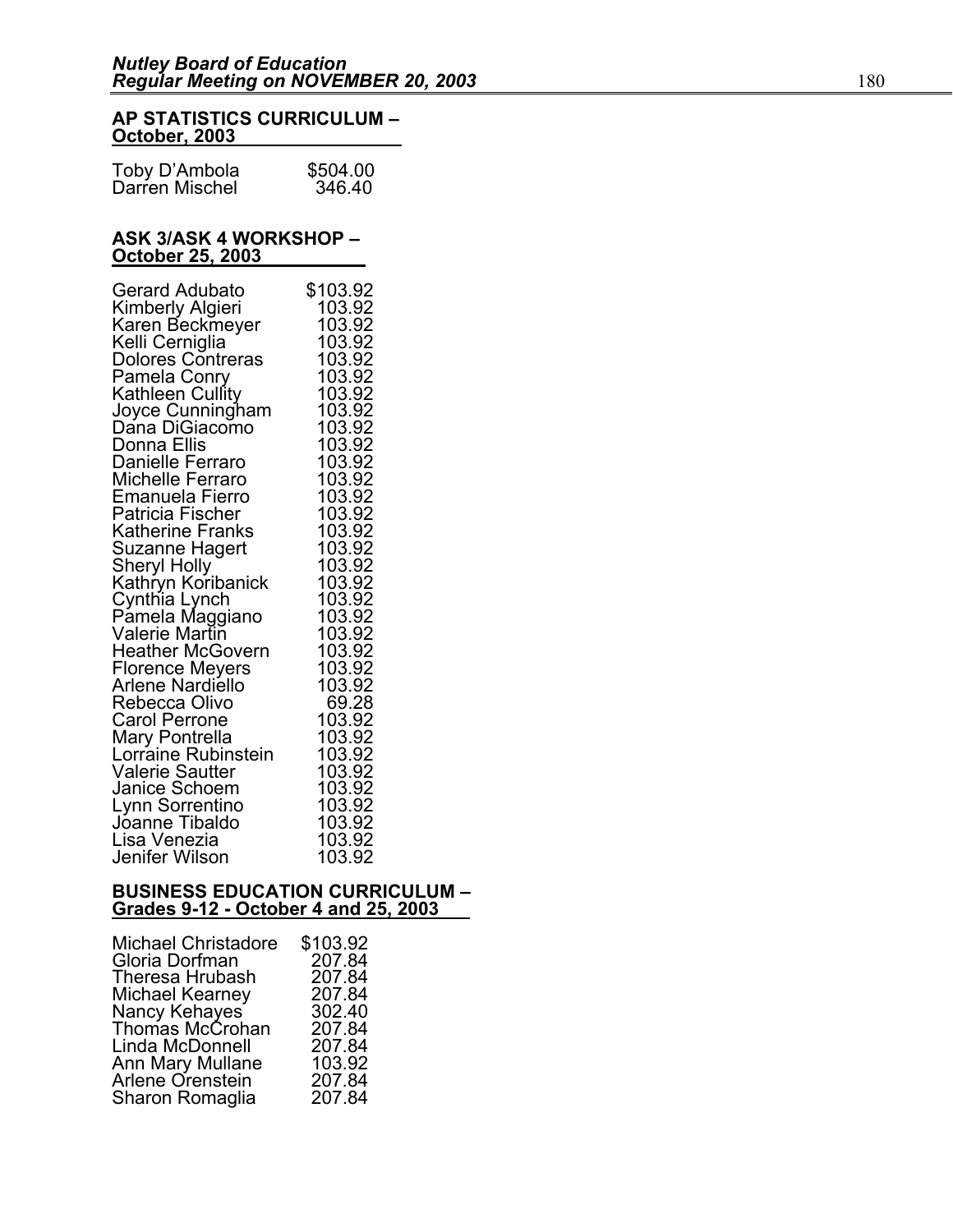#### **FAMILY LIFE EDUCATION CURRICULUM October 4, 2003**

| Rose Cioffi        | \$135.12 |
|--------------------|----------|
| Jennifer Citarella | 103.92   |
| Maria Considine    | 103.92   |
| Jill Freedman      | 103.92   |
| Patricia Isabella  | 103.92   |
| Kristen Puzio      | 103.92   |
| Joyce Wood         | 103.92   |

#### **LANGUAGE ARTS LITERACY GUIDED READING PROGRAM K-3 – October 4, 2003**

| Patricia Adubato                     | \$103.92         |
|--------------------------------------|------------------|
| Jeannette Andreula                   | 103.92           |
| Laura Beck                           | 103.92           |
| <b>Kerry Bowes</b>                   | 103.92           |
|                                      | 103.92           |
| Dana Capaccio<br>Annemarie Carollo   | 103.92           |
| <b>Dolores Contreras</b>             | 103.92           |
|                                      |                  |
| Kathleen Cullity<br>Lenore DeLorenzo | 103.92<br>103.92 |
| Dana DiGiacomo                       |                  |
| Donna Ellis                          | 103.92<br>103.92 |
| Jennifer Farro                       |                  |
| Emanuela Fierro                      | 103.92<br>103.92 |
|                                      | 103.92           |
| Patricia Fischer                     | 103.92           |
| Jaimee Giglio<br>Patricia Griffin    | 103.92           |
|                                      | 151.20           |
| Cynthia Healy<br>Jéssica Jernick     | 103.92           |
| Gail Kahn                            | 103.92           |
| Kathryn Koribanick                   | 103.92           |
| Vicki Latka                          | 103.92           |
| Joan Lightfoot                       | 103.92           |
| Cynthia Lynch                        | 103.92           |
| Pamela Maggiano                      | 103.92           |
| Jacqueline McAloon                   | 103.92           |
| <b>Tracy McCormick</b>               | 103.92           |
| Holly Moscaritola                    | 103.92           |
| Linda Moscaritola                    | 103.92           |
| Susan Neri                           | 103.92           |
| Eileen O'Mara                        | 103.92           |
| Sharon Reed                          | 103.92           |
| Gail Reilly                          | 103.92           |
| Rosa Santoriello                     | 103.92           |
| Deborah Schop                        | 103.92           |
| Lynn Sorrentino                      | 103.92           |
| Kristine Torjussen                   | 103.92           |
| Carol Von Áchen                      | 103.92           |
| Stephanie Zaros                      | 103.92           |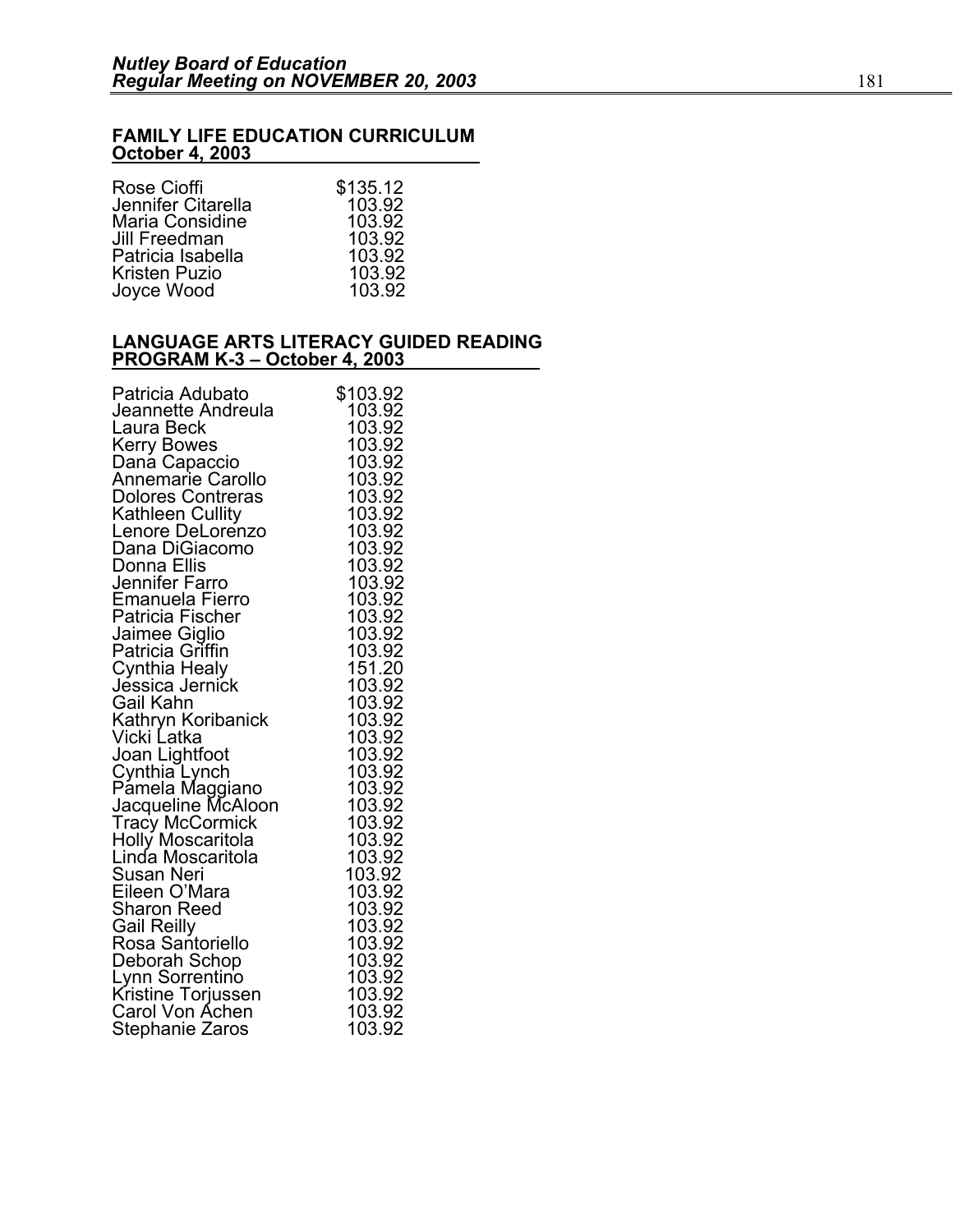#### **MUSIC CURRICULUM – GRADES 7-12 – October 4 and 25, 2003**

| Carol Bender                        | \$138.56 |
|-------------------------------------|----------|
|                                     | 207.84   |
| Peter D'Angelo<br>Dennis McPartland | 207.84   |
| John Vitkovsky                      | 302.40   |

#### **NCLB COMMITTEE – October 9, 2003**

| Patricia Adubato                   | \$51.96 |
|------------------------------------|---------|
| Amelia Cerisano                    | 51.96   |
| Nicole Crowe                       | 51.96   |
| Cynthia DeBonis                    | 51.96   |
| Sharon Romaglia                    | 51.96   |
| Bernadette Santoriello             | 51.96   |
|                                    | 67.56   |
| Phillip Siculietano<br>Nancy Szura | 51.96   |
|                                    |         |

### **NEW S.R.A. PROCESS – October 21, 2003**

| Raymond Chapman | \$51.96 |
|-----------------|---------|
| Toby D'Ambola   | 75.60   |
| Susan Gesumaria | 51.96   |
| Leann Martin    | 51.96   |
| David Sorensen  | 51.96   |

#### **SOCIAL STUDIES CURRICULUM – K-3 – October 4 and 25, 2003**

| \$207.84 |
|----------|
| 207.84   |
| 103.92   |
| 207.84   |
| 207.84   |
| 207.84   |
| 302.40   |
| 103.92   |
| 207.84   |
|          |

#### **WORLD LANGUAGE CURRICULUM – K-12 – October 4 and 25, 2003**

| \$207.84<br>207.84<br>207.84<br>207.84<br>103.92<br>207.84<br>207.84 |
|----------------------------------------------------------------------|
| 302.40                                                               |
|                                                                      |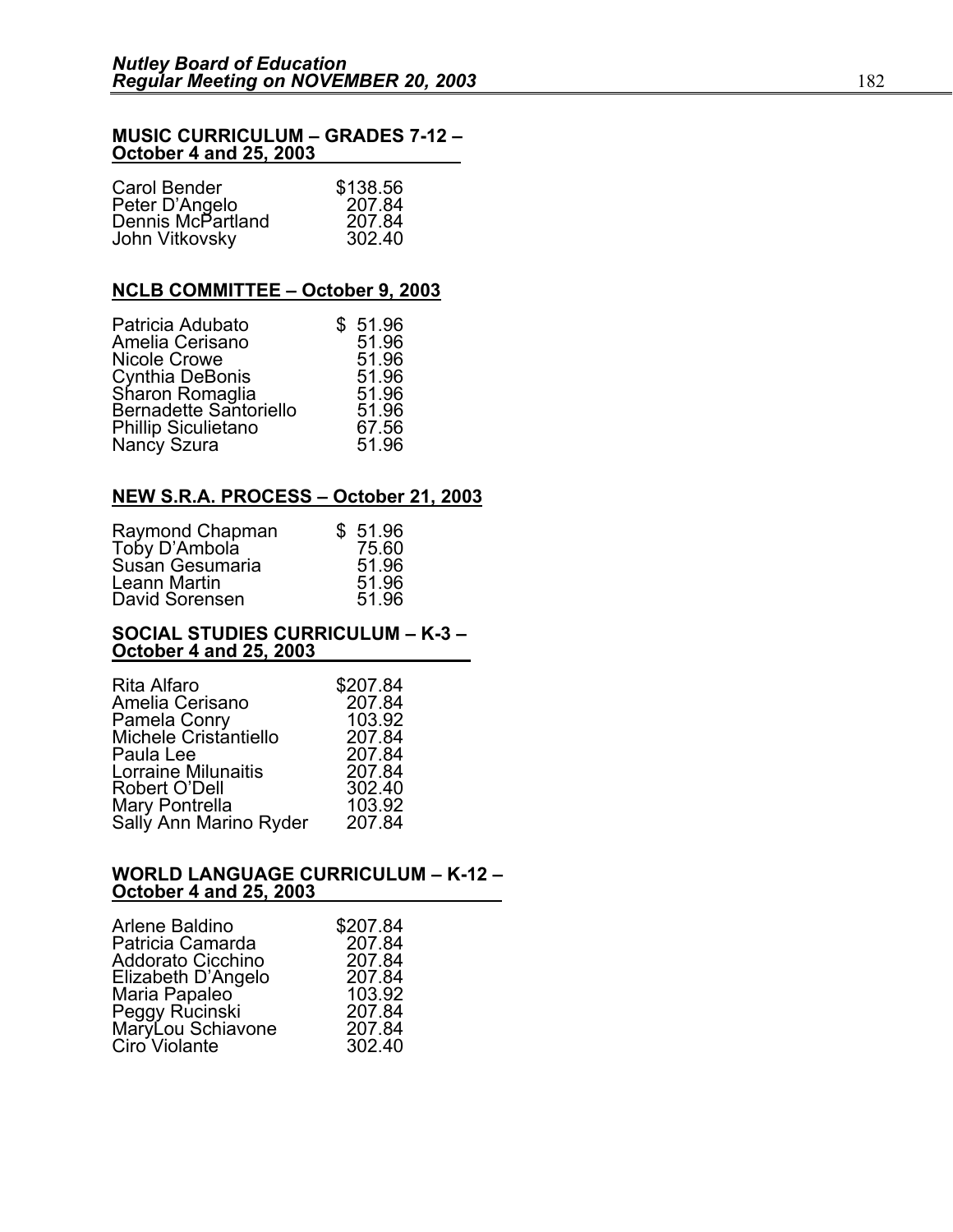#### **WORLD CULTURES COMMITTEE – October 7 and 21, 2003**

| \$69.28 |
|---------|
| 163.80  |
| 112.58  |
| 43.30   |
| 69.28   |
| 112.58  |
| 112.58  |
|         |

#### **HEALTH DYNAMICS CLASSES – Month of October, 2003**

Rose Cioffi **\$250.00** 

#### **P.A.T. COMMITTEE – October 18, 2003**

| Jacqueline Meloni | \$51.96 |
|-------------------|---------|
| Claire Menza      | 51.96   |
| Rebecca Olivo     | 51.96   |

BE IT RESOLVED that the Board of Education approves payment to Mr. Ron Clark as Assistant Band Director, Drill Writer, and Marching Drill Aide for the Fall 2003 marching<br>band season, in the amount of \$3,100.00.

# **PAYMENT FOR PROCTORING PSAT TESTING October 18, 2003**

| Anne Starace                                 | \$252.00 |
|----------------------------------------------|----------|
| <b>Elinor Alboum</b>                         | 103.92   |
| Kent Bania                                   | 103.92   |
|                                              | 103.92   |
|                                              | 103.92   |
| Dana Capaccio<br>Toby D'Ambola<br>Doris Dean | 103.92   |
| Christa Delano                               | 103.92   |
| Robin DeLorenzo                              | 103.92   |
| <b>Antoinette Frannicola</b>                 | 103.92   |
| <b>Robert Harbison</b>                       | 103.92   |
| Jenifer Hecht                                | 103.92   |
| AnneMarie Kowalski                           | 103.92   |
| Leann Martin                                 | 103.92   |
| Darren Mischel                               | 103.92   |
| Nicholas Norcia                              | 103.92   |
| Kristen Puzio                                | 103.92   |
| Cheryl Rowe                                  | 103.92   |
| Richard SanFillipo                           | 103.92   |
| Dennis Sasso                                 | 103.92   |
| David Sorensen                               | 103.92   |
| Lisa Vallo                                   | 103.92   |
| Linda Boyle                                  | 45.00    |
| Linda Orr                                    | 45.00    |
| Marie Peavy                                  | 45.00    |

PAYMENT – Athletics **PAYMENT** – Athletics **ATHLETICS**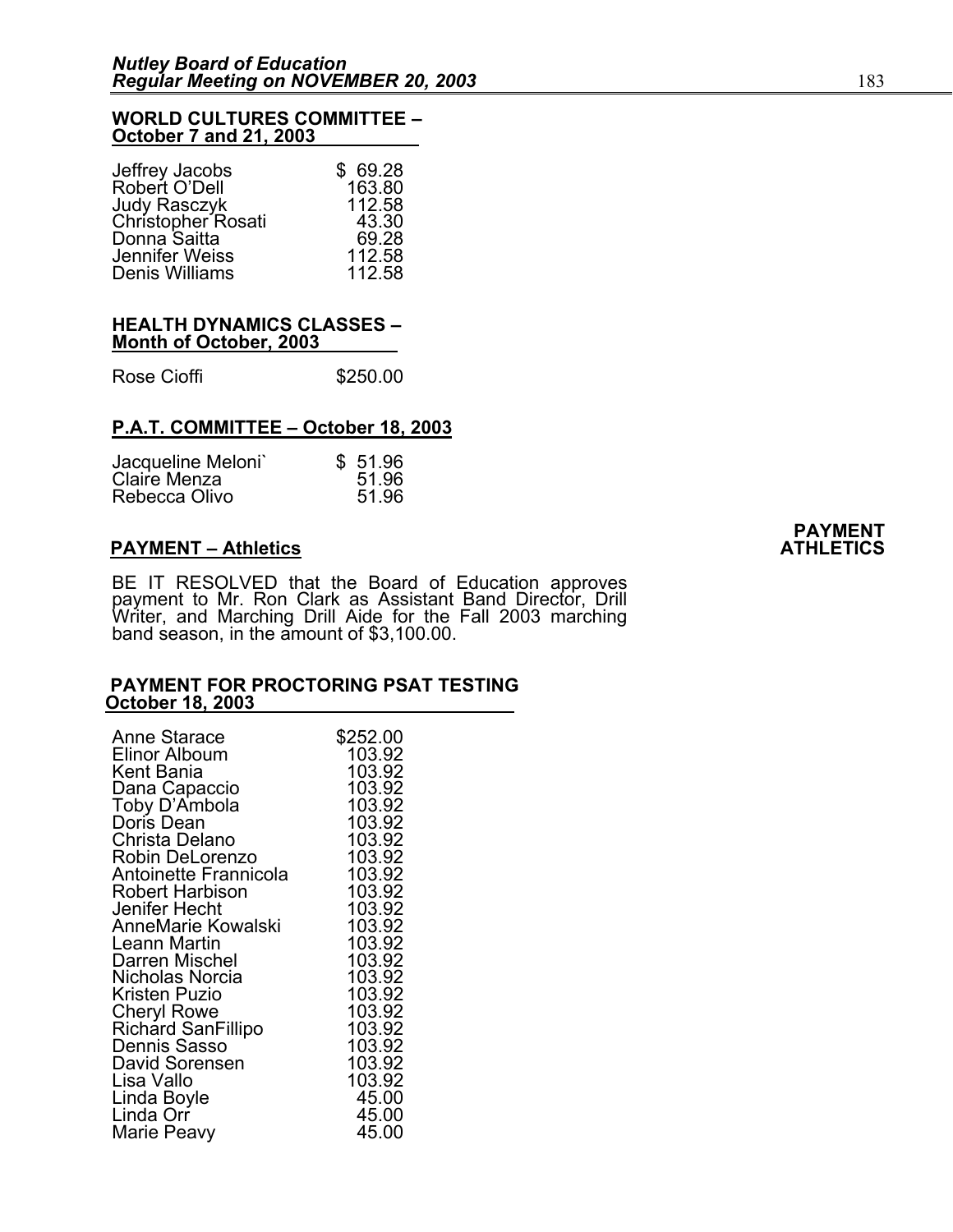# **CENTRAL DETENTION COVERAGE – October, 2003**

#### High School

| Robin DeLorenzo<br>AnneMarie Kowalski<br>Lisa Vallo               | \$131.39<br>244.01<br>18.77        |
|-------------------------------------------------------------------|------------------------------------|
| <b>Franklin School</b>                                            |                                    |
| Joseph Cappello<br>Tracy Egan<br>Louis Manganiello<br>Luann Zullo | 150.16<br>18.77<br>56.31<br>206.47 |

# **SATURDAY MORNING SUSPENSIONS – September, 2003**

| <b>High School</b>                     |                    |
|----------------------------------------|--------------------|
| <b>Lawrence Mitschow</b><br>Lisa Vallo | \$156.90<br>156.90 |
| <b>Franklin School</b>                 |                    |
| Joseph Cappello<br>Becky Pandolfi      | 156.90<br>78.45    |

#### **CHANGE-IN-TRAINING LEVEL ADJUSTMENT – February - June, 2003 – (5 months)**

BE IT RESOLVED that the Board of Education approves the change-in-training level adjustments for the personnel listed<br>below for February-June, 2003 (5 months):

#### Michele Cristiantello

| B.A.+15 Max.3<br>B.A.+30 Max.2 |                 | \$62,722<br>65,329                  |
|--------------------------------|-----------------|-------------------------------------|
|                                |                 | \$ 2,607 - difference for 10 months |
|                                |                 | $$1,303.50$ - pay for 5 months      |
| Susan Neri                     |                 |                                     |
| B.A.+15 Max.1                  | B.A.+30 Step 17 | \$59,323<br>63,155                  |
|                                |                 | \$3,832 - difference for 10 months  |
|                                |                 |                                     |

\$ 1,916 - pay for 5 months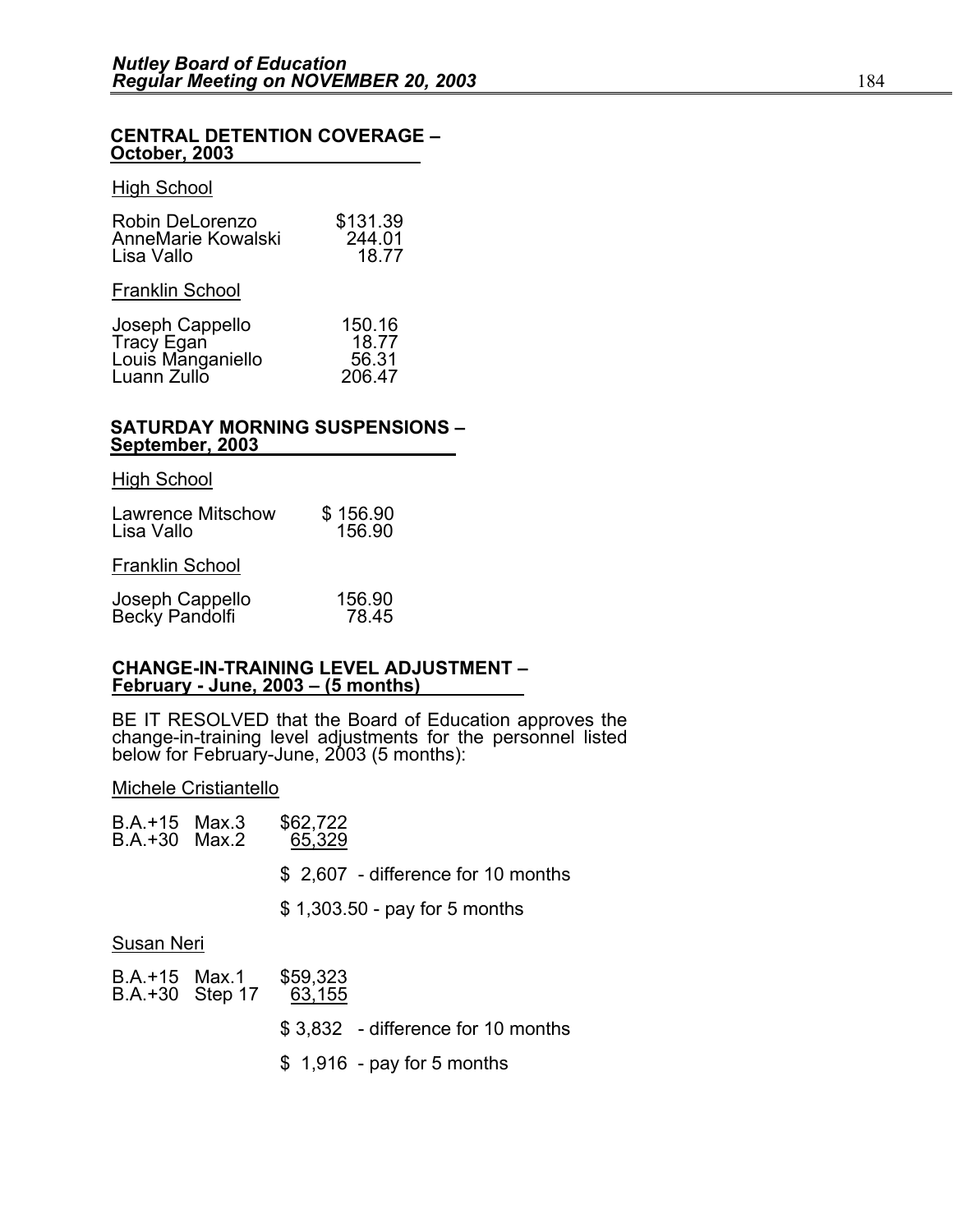## 11. SPECIAL CLASS PLACEMENT – Educationally **CLASS CLASS**<br>PLACEMENT – Disabled Students

| School                                                                                                      | No. of         | Students Classification Date Tuition | <b>Effective</b> |                              |
|-------------------------------------------------------------------------------------------------------------|----------------|--------------------------------------|------------------|------------------------------|
| East Brook School<br>Park Ridge, NJ                                                                         | $\overline{1}$ |                                      |                  | Autistic 11/3/03 \$31,011.54 |
| 1 <sup>st</sup> Cerebral Palsy 1 Preschool 11/17/03 \$28,270.48<br>of New Jersey Disabled<br>Belleville, NJ |                |                                      |                  |                              |

### 12. LEAVE OF ABSENCE - Extended Day School Aide

BE IT RESOLVED that the Board of Education approves a medical leave of absence without pay for Mrs. Suzanne Tucci from October 15, 2003 through January 7, 2004.

### 13. **LONGEVITY PAY PAY**

BE IT RESOLVED that the Board of Education approves the following longevity payment:

Marita Dow -\$2,900 (prorated) Eff. Dec. 1, 2003 (20 yrs.)<br>Margaret Fuccello-\$1,400 (prorated) Eff. Dec.1, 2003 (15 yrs.)<br>Elizabeth Stolfi -\$4,300 (prorated) Eff. Dec.1, 2003 (25 yrs.)

### 14. **APPOINTMENT - Professional Staff PROF**

BE IT RESOLVED that the Board of Education approves the appointment of Mr. Frank P. Francia as teacher for the 2003- 04 school year, effective January 20, 2004 at the annual salary of \$41,368, B.A. Step 8 (prorated), in accordance with the 2002-03 Teachers' Salary Guide. Upon conclusion of salary negotiations, the salary will be adjusted in accordance with the 2003-04 Teachers' Salary Guide.

BE IT FURTHER RESOLVED that the Board approves the application for emergent hiring as per the state criminal review procedure.

### 15. **RESIGNATION - Athletics** ATHLETICS

BE IT RESOLVED that the Board of Education approves the resignation of Mr. Martin Higgins as Assistant Boys Basketball Coach effective November 10, 2003.

**LEAVE**<br>EXTENDED **DAY AIDE** 

# **LONGEVITY**

**APPOINT STAFF** 

**RESIGN** 

**SPECIAL**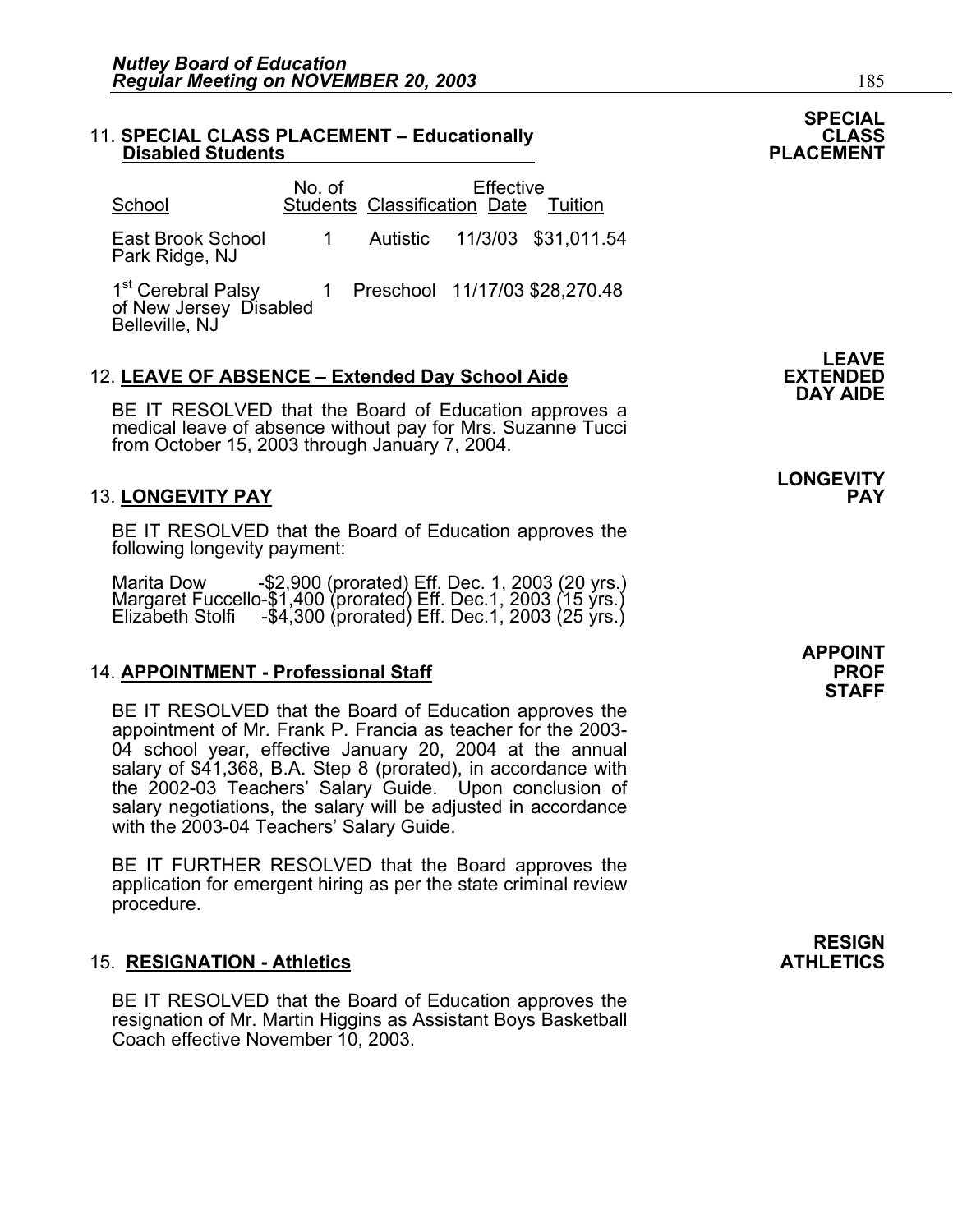### 16. **APPROVAL - TAPING OF BOARD MEETINGS TAPING OF**

BE IT RESOLVED that the Board of Education approves the practice of taping for public viewing all the regular scheduled board meetings.

### **BOARD SECRETARY'S RESOLUTIONS** SECRETARY'S

Trustee Restaino moved, and Trustee Casale seconded, a motion that the Board approves the Board Secretary's Resolutions numbers 1 through 7 as listed below. Upon being put to a roll call vote the resolutions were unanimously approved.

1. BILLS AND MANDATORY PAYMENTS<br>BE IT RESOLVED that the Board of Education approves the **PAYMENTS** Be imported that the Board of Board of Board of Board of Board of Board of Board amount of \$4,191,696.79 (Appendix A).

# 2. **REQUESTS FOR USE OF SCHOOL BUILDINGS AND BUILDINGS B GROUNDS AND GROUNDS**

BE IT RESOLVED that the Board of Education approves the requests for the use of school buildings and grounds (Appendix B), that conform to the rules and regulations set by the Board of Education.

## 3. **TRANSFER SCHEDULE TRANSFER C SCHEDULE**

BE IT RESOLVED that the Board of Education approves, in compliance with N.J.A.C. 9:20-2, the transfers in the 2003-04 budget per Transfer Schedule #3 dated November 20, 2003 in the amount of \$16,600.00 as appended (Appendix C).

### 4. **COMPREHENSIVE ANNUAL FINANCIAL REPORT/AUDIT REPORT**

WHEREAS, the district has prepared the Comprehensive Annual Financial Report for the 2002-03 school year, and

WHEREAS, the audit of the financial records of the school district for the 2002-03 school year has been made, according to the requirements of Title 18A, by the firm of Lerch, Vinci & Higgins, and

WHEREAS, copies of a synopsis of this audit have been made available to the public,

NOW, THEREFORE, BE IT RESOLVED, That the Board of Education accepts the 2002-03 Comprehensive Annual Financial Report and the report of the independent auditors,

### **APPROVE MEETINGS**

### **BOARD RESOLUTIONS**

**BILLS &** 

- **USE OF** 
	-

**AUDIT**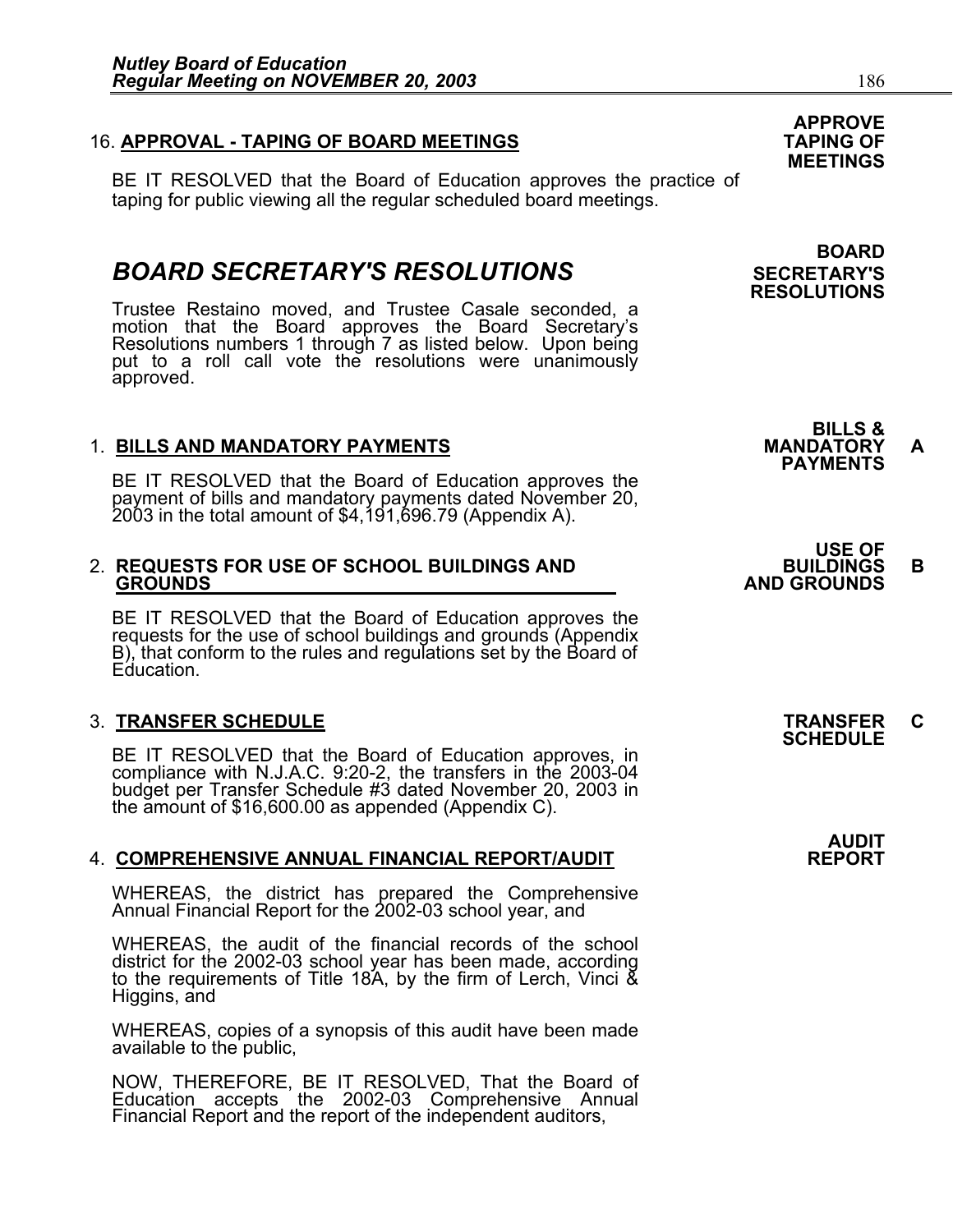which includes the audit recommendations which were read aloud and discussed at the public board meeting of November 20, 2003, and

BE IT FURTHER RESOLVED, That the Board approves the Corrective Action Plan as per (Appendix D) responding to the recommendations of the auditor and that a copy of the Corrective Action Plan be submitted, as required, to the County Superintendent of Schools.

## 5. **APPOINTMENT OF ASBESTOS MANAGEMENT SERVICES ASBESTOS MANAGER**

WHEREAS, there exists a need for Asbestos Management Services for the renovations to the first floor shop wing and second floor science rooms at Nutley High School,

NOW, THEREFORE, BE IT RESOLVED that the Board of Education approves the appointment of the PMK Group,<br>Cranford, NJ to perform these services for a fee not to exceed \$22,000.00. This contract is awarded without competitive bidding as a professional service under the provisions of the Public School Contracts law.

### **APPROVE**  6. **APPROVAL OF AGREEMENT FOR NURSING SERVICES NURSING SERVICES**

BE IT RESOLVED that the Board of Education approves an agreement with the Township of Nutley, Department of Public Affairs, Nutley Health Department, for the 2003-04 and 2004-05 school years to provide nursing services for enrolled in non-public schools in the school district pursuant to Chapter 226, P.L. 1991.

### **APPROVE APPROVAL OF EDUCATIONAL SPECIFICATIONS AND FACILITY 7. SCHEMATICS FOR FACILITY IMPOVEMENT PLANS**

BE IT RESOLVED BY THE BOARD OF EDUCATION OF THE TOWNSHIP OF NUTLEY IN THE COUNTY OF ESSEX, NEW JERSEY AS FOLLOWS:

1. DCM Architecture Inc., the school district's appointed architect for the proposed capital program, is hereby authorized and delegated the responsibility in accordance with N.J.S.A. 18A:18-16 to prepare plans and specifications for the proposed the Business Administrator/Board Secretary, who is hereby delegated the responsibility to work with the architect for this purpose on behalf of the Board.

İ 2. The educational plans and the schematic plans for the construction of the improvements to the district's school facilities (the "Project") are hereby approved in substantially the form<br>submitted at this meeting with such changes as directed by this<br>Board of Education and prepared under the supervision of the<br>Business Administrator/Board Secret **APPOINT**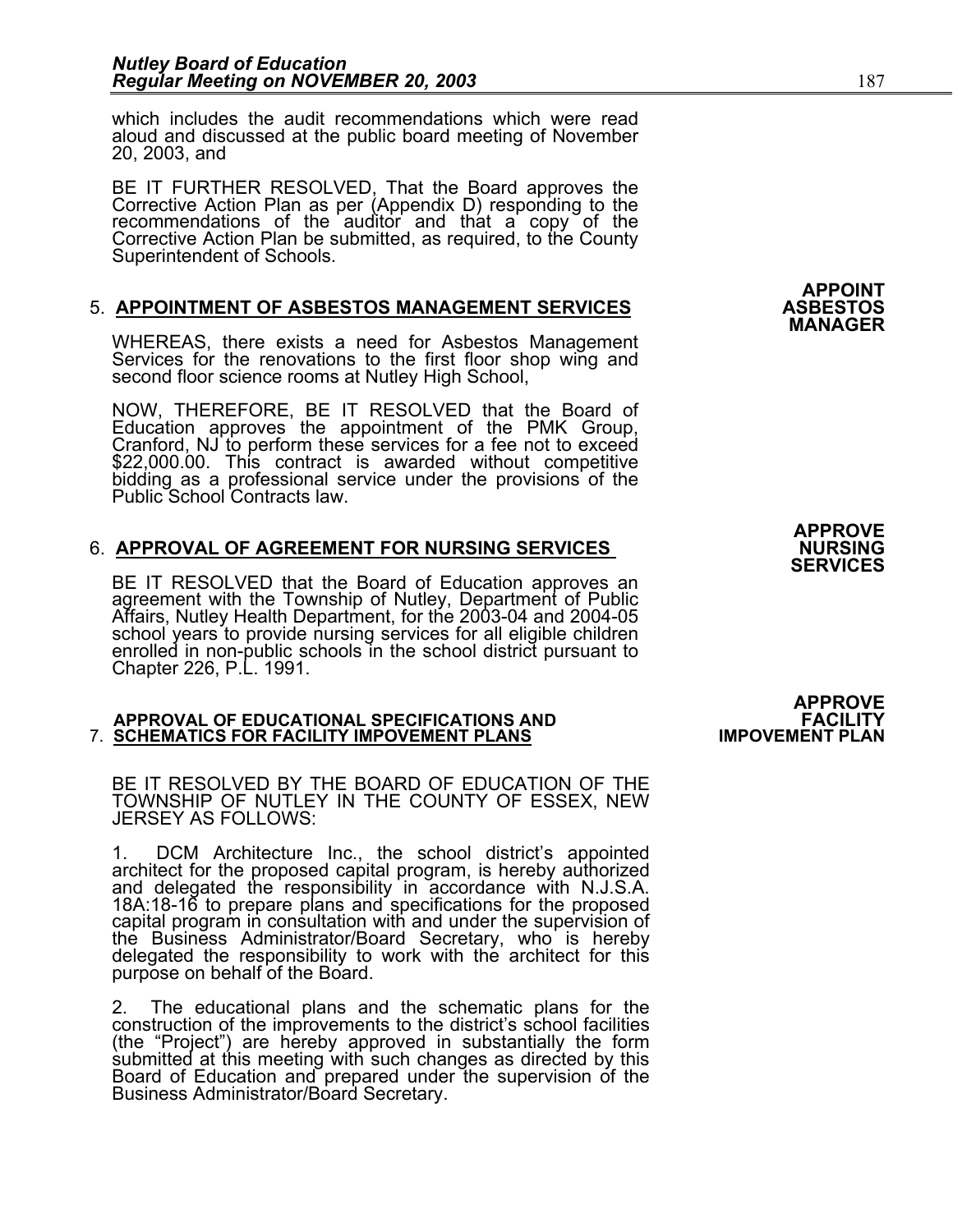3. The Board President, the Superintendent of Schools, the Business Administrator/Board Secretary, the Project Architect, Bond Counsel and other appropriate representatives of the Board are authorized to submit the educational plans and the<br>schematic plans for the Project to the State Department of<br>Education for approval and to make application to the Commissioner of Education for approval of the educational plans, the schematic plans and the Project and for any<br>necessary amendment to the Long Range Facilities Plan in<br>accordance with the requirements of the Educational Facilities accordance with the requirements of the Educational Facilities<br>Construction and Financing Act, P.L. 2000, Ch. 72, effective July<br>18, 2001 (the "Act").

4. At a subsequent meeting this Board of Education will set the date and hours as permitted by law for the conduct of an election<br>in order to vote on one or more school bond proposals subject to in order to vote on one or more school bond proposals subject to approval of the Project by the Department of Education. The form of the proposals, consistent with the approval of the<br>Department of Education, will be adopted by this Board of<br>Education at that subsequent meeting.

5. The Board President, the Superintendent of Schools, the<br>School Business Administrator/Board Secretary, the Project<br>Architect, Bond Counsel and other appropriate representatives of the Board are hereby authorized to take all steps necessary to implement this resolution.

#### **COMMITTEE REPORTS REPORTS**

President Alamo - Facilities Committee

#### **HEARING OF CITIZENS CITIZENS**

None

#### **OLD BUSINESS OLD BUSINESS**

Trustee Olivo moved, and Trustee Casale seconded, a motion to rename Franklin Middle School the John H. Walker Middle School.

Trustees Del Tufo, Viola, Parisi, Genitempo, Casale and Alamo expressed their thoughts and feelings on the renaming of a school.

Upon being put to a roll call vote, the motion was defeated with Trustees Casale, Olivo, Parisi and Alamo voting aye and Trustees Cafone, Del Tufo, Genitempo, Restaino and Viola voting nay.

President Alamo said that it was very clear that each trustee would like to honor Mr. Walker and they fully intend to carry this discussion on at the December 8, 2003 Conference Meeting and will hope to have a decision at the December 15,

**COMMITTEE**